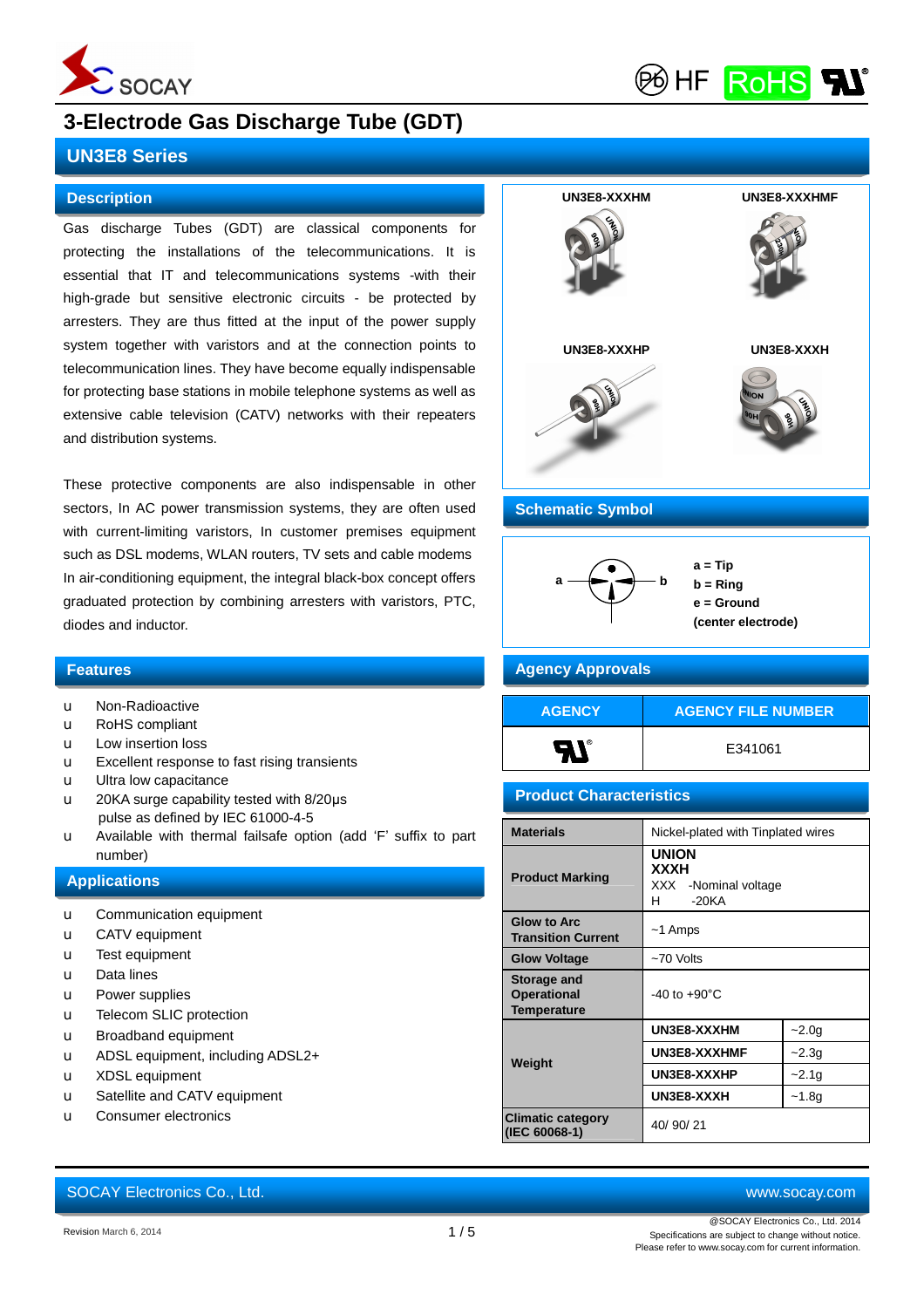



# **3-Electrode Gas Discharge Tube (GDT)**

## **UN3E8 Series**

**Dimensions (Unit: mm)**



### **"T" Leaded Devices (UN3E8-XXXHP) Without wire Devices (UN3E8-XXXH)**



# Radial Leaded Devices (UN3E8-XXXHM) **Radial Leaded Devices with Fail-Safe (UN3E8-XXXHMF)**





### **Electrical Characteristics**

|                                                             | <b>Marking</b>      |                                                                                               |             |                                                          |                          |                                      |                              | <b>Service Life</b>                                                    |                                                          |                                                                            |                                             |
|-------------------------------------------------------------|---------------------|-----------------------------------------------------------------------------------------------|-------------|----------------------------------------------------------|--------------------------|--------------------------------------|------------------------------|------------------------------------------------------------------------|----------------------------------------------------------|----------------------------------------------------------------------------|---------------------------------------------|
| <b>Part Number</b>                                          |                     | <b>Maximum Impulse</b><br><b>DC Spark-over</b><br><b>Voltage</b><br><b>Spark-over Voltage</b> |             | <b>Minimum</b><br><b>Insulation</b><br><b>Resistance</b> |                          | <b>Maximum</b><br><b>Capacitance</b> | <b>Arc</b><br><b>Voltage</b> | <b>Nominal</b><br><b>Impulse</b><br><b>Discharge</b><br><b>Current</b> | <b>Max Impulse</b><br><b>Discharge</b><br><b>Current</b> | <b>Nominal</b><br><b>Alternating</b><br><b>Discharge</b><br><b>Current</b> | <b>Impulse Life</b>                         |
|                                                             |                     | @100V/S                                                                                       | @100V/µs    | @1KVI <sub>µS</sub>                                      |                          | @1MHz                                | @1A                          | @8/20 $\mu$ s <sup>4)</sup><br>$±5$ times                              | $@8/20 \mu s$ <sup>4)</sup><br>1 time                    | $@50$ Hz <sup>4)</sup><br>1 Sec<br>10 times                                | @10/1000 $\mu$ s <sup>4)</sup><br>300 times |
| UN3E8-75HM<br>UN3E8-75HMF<br>UN3E8-75HP<br><b>UN3E8-75H</b> | <b>UNION</b><br>75H | 75V±20%                                                                                       | $<$ 500 $V$ | $<$ 600 $<$                                              | 1 G $\Omega$<br>(at 25V) | $<$ 1.5pF                            | $-15V$                       | <b>20KA</b>                                                            | 25KA                                                     | 20A                                                                        | 200A                                        |
| UN3E8-90HM<br>UN3E8-90HMF<br>UN3E8-90HP<br>UN3E8-90H        | <b>UNION</b><br>90H | 90V±20%                                                                                       | $<$ 500V    | $<$ 600V                                                 | 1 G $\Omega$<br>(at 50V) | $<$ 1.5pF                            | $-15V$                       | 20 <sub>K</sub> A                                                      | <b>25KA</b>                                              | 20A                                                                        | 200A                                        |

SOCAY Electronics Co., Ltd. [www.socay.com](http://www.socay.com)

Revision March 6, 2014 2 / 5

@SOCAY Electronics Co., Ltd. 2014 Specifications are subject to change without notice. Please refer to [www.socay.com](http://www.socay.com) for current information.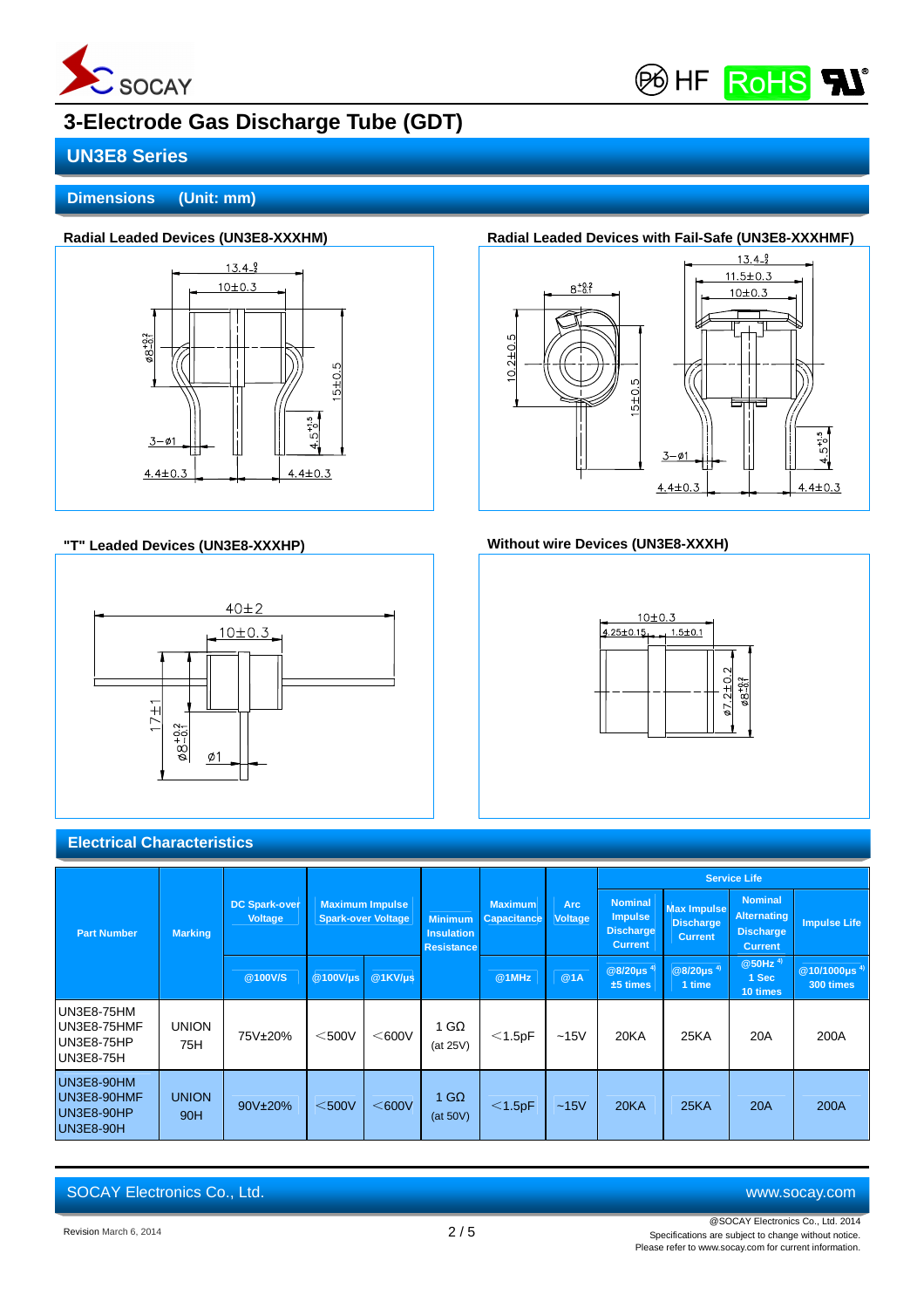

**BHF** RoHS

# **3-Electrode Gas Discharge Tube (GDT)**

## **UN3E8 Series**

### **Electrical Characteristics (Continue)**

|                                                                                      |                      |                                        |                                                     |                     |                                                          |                               |                              | <b>Service Life</b>                                                    |                                                          |                                                                            |                                             |
|--------------------------------------------------------------------------------------|----------------------|----------------------------------------|-----------------------------------------------------|---------------------|----------------------------------------------------------|-------------------------------|------------------------------|------------------------------------------------------------------------|----------------------------------------------------------|----------------------------------------------------------------------------|---------------------------------------------|
| <b>Part Number</b>                                                                   | <b>Marking</b>       | <b>DC Spark-over</b><br><b>Voltage</b> | <b>Maximum Impulse</b><br><b>Spark-over Voltage</b> |                     | <b>Minimum</b><br><b>Insulation</b><br><b>Resistance</b> | <b>Maximum</b><br>Capacitance | <b>Arc</b><br><b>Voltage</b> | <b>Nominal</b><br><b>Impulse</b><br><b>Discharge</b><br><b>Current</b> | <b>Max Impulse</b><br><b>Discharge</b><br><b>Current</b> | <b>Nominal</b><br><b>Alternating</b><br><b>Discharge</b><br><b>Current</b> | <b>Impulse Life</b>                         |
|                                                                                      |                      | @100V/S                                | @100V/µs                                            | @1KVI <sub>µS</sub> |                                                          | @1MHz                         | @1A                          | @8/20 $\mu$ s <sup>4)</sup><br>$±5$ times                              | $@8/20\mu s^{4}$<br>1 time                               | $@50Hz$ <sup>4)</sup><br>1 Sec<br>10 times                                 | $@10/1000 \mu s$ <sup>4)</sup><br>300 times |
| UN3E8-150HM<br><b>UN3E8-150HMF</b><br>UN3E8-150HP<br>UN3E8-150H                      | <b>UNION</b><br>150H | 150V±20%                               | $<$ 500V                                            | $<$ 600V            | 1 G $\Omega$<br>(at 50V)                                 | $<$ 1.5pF                     | $-25V$                       | 20KA                                                                   | 25KA                                                     | 20A                                                                        | 200A                                        |
| <b>UN3E8-230HM</b><br>UN3E8-230HMF<br><b>UN3E8-230HP</b><br><b>UN3E8-230H</b>        | <b>UNION</b><br>230H | 230V±20%                               | $<$ 600V                                            | $<$ 700V            | 1 G $\Omega$<br>(at 100V)                                | $<$ 1.5pF                     | $-25V$                       | <b>20KA</b>                                                            | <b>25KA</b>                                              | <b>20A</b>                                                                 | 200A                                        |
| UN3E8-250HM<br><b>UN3E8-250HMF</b><br>UN3E8-250HP<br>UN3E8-250H                      | <b>UNION</b><br>250H | 250V±20%                               | $<$ 600V                                            | $<$ 700V            | 1 G $\Omega$<br>(at 100V)                                | $<$ 1.5pF                     | $-25V$                       | 20KA                                                                   | 25KA                                                     | 20A                                                                        | 200A                                        |
| <b>UN3E8-300HM</b><br>UN3E8-300HMF<br><b>UN3E8-300HP</b><br><b>UN3E8-300H</b>        | <b>UNION</b><br>300H | 300V±20%                               | $<$ 800V                                            | $900V$              | $1$ GQ<br>(at 100V)                                      | $<$ 1.5pF                     | $-25V$                       | 20KA                                                                   | <b>25KA</b>                                              | 20A                                                                        | 200A                                        |
| UN3E8-350HM<br>UN3E8-350HMF<br>UN3E8-350HP<br>UN3E8-350H                             | <b>UNION</b><br>350H | 350V±20%                               | $<$ 800V                                            | $<$ 900 $V$         | 1 G $\Omega$<br>(at 100V)                                | $<$ 1.5pF                     | $-25V$                       | 20KA                                                                   | 25KA                                                     | 20A                                                                        | 200A                                        |
| <b>UN3E8-420HM</b><br><b>UN3E8-420HMF</b><br><b>UN3E8-420HP</b><br><b>UN3E8-420H</b> | <b>UNION</b><br>420H | 420V±20%                               | $<$ 900V                                            | $<$ 1000V           | $1$ G $\Omega$<br>(at 100V)                              | $<$ 1.5pF                     | $-25V$                       | 20KA                                                                   | <b>25KA</b>                                              | 20A                                                                        | 200A                                        |
| UN3E8-470HM<br>UN3E8-470HMF<br>UN3E8-470HP<br>UN3E8-470H                             | <b>UNION</b><br>470H | 470V±20%                               | $<$ 900V                                            | $<$ 1000V           | 1 G $\Omega$<br>(at 100V)                                | $<$ 1.5pF                     | $-25V$                       | 20KA                                                                   | 25KA                                                     | 20A                                                                        | 200A                                        |
| UN3E8-600HM<br>UN3E8-600HMF<br><b>UN3E8-600HP</b><br><b>UN3E8-600H</b>               | <b>UNION</b><br>600H | 600V±20%                               | $<$ 1100 $V$                                        | $<$ 1200V           | $1$ G $\Omega$<br>(at 100V)                              | $<$ 1.5pF                     | $-25V$                       | 20KA                                                                   | <b>25KA</b>                                              | <b>20A</b>                                                                 | 200A                                        |
| UN3E8-800HM<br>UN3E8-800HMF<br>UN3E8-800HP<br>UN3E8-800H                             | <b>UNION</b><br>800H | 800V±20%                               | $<$ 1200V                                           | $<$ 1400V           | 1 G $\Omega$<br>(at 100V)                                | $<$ 1.5pF                     | $-25V$                       | 20KA                                                                   | 25KA                                                     | 20A                                                                        | 200A                                        |
| Notes:                                                                               |                      |                                        |                                                     |                     |                                                          |                               |                              |                                                                        |                                                          |                                                                            |                                             |

1). Terms in accordance with ITU-T K.12 and GB/T 9043-2008

2). At delivery AQL 0.65 level Ⅱ, DIN ISO 2859

3). Tip or ring electrode to center electrode

4). Total current through center electrode, half value through tip respectively ring electrode

SOCAY Electronics Co., Ltd. [www.socay.com](http://www.socay.com)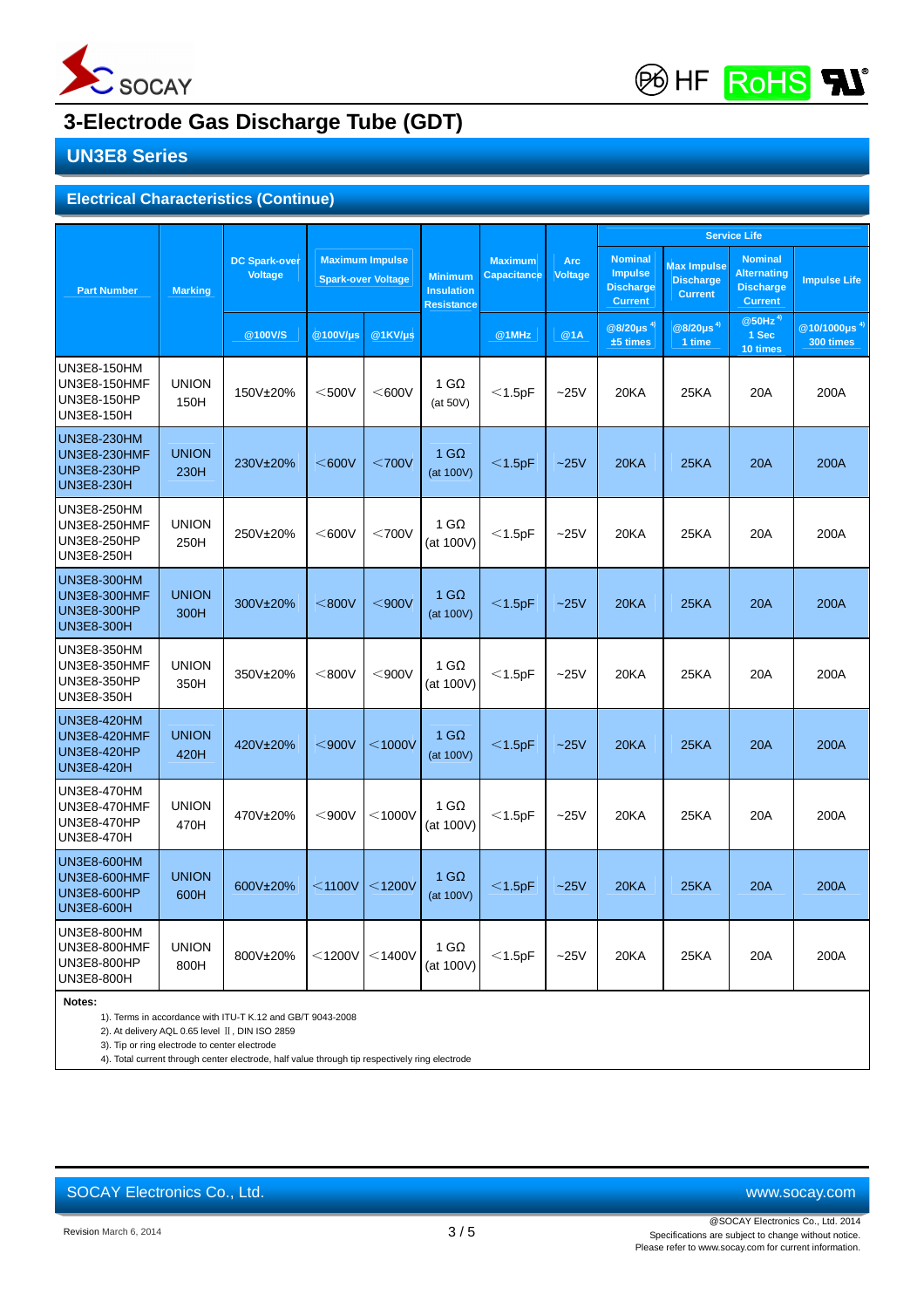



# **3-Electrode Gas Discharge Tube (GDT)**

## **UN3E8 Series**

### **Electrical Rating**

| <b>DC Spark-over Voltage</b><br><b>Impulse Spark-over</b><br><b>Voltage</b><br><b>Insulation Resistance</b>  | The voltage is measured with a slowly rate of rise dv / dt=100V/s<br>The maximum impulse spark-over voltage is measured with a rise time of<br>$dv / dt = 100 V // \mu s$ or 1KV/ $\mu s$<br>The resistance of gas tube shall be measured each terminal each other terminal,                                                                                                                                                                                                                                                                           |                                   |
|--------------------------------------------------------------------------------------------------------------|--------------------------------------------------------------------------------------------------------------------------------------------------------------------------------------------------------------------------------------------------------------------------------------------------------------------------------------------------------------------------------------------------------------------------------------------------------------------------------------------------------------------------------------------------------|-----------------------------------|
|                                                                                                              |                                                                                                                                                                                                                                                                                                                                                                                                                                                                                                                                                        |                                   |
|                                                                                                              | please see above spec.                                                                                                                                                                                                                                                                                                                                                                                                                                                                                                                                 |                                   |
| Capacitance                                                                                                  | The capacitance of gas tube shall be measured each terminal to each other<br>terminal.<br>Test frequency: 1MHz                                                                                                                                                                                                                                                                                                                                                                                                                                         |                                   |
| <b>Nominal Impulse</b><br><b>Discharge Current</b><br><b>Nominal Alternating</b><br><b>Discharge Current</b> | The maximum current applying a waveform of 8/20µs that can be applied across<br>the terminals of the gas tube. One hour after the test is completed, re-testing of the<br>DC spark-over voltage does not exceed ±30% of the nominal DC spark-over<br>voltage. Dwell time between pulses is 3 minutes.<br>1.0<br>0.9<br>0.5<br>0.1<br>0.0<br>30% Max<br>20usec<br>Rated RMS value of AC current at 50Hz, 1 sec. 10 times. Intervals: 3min. The DC<br>spark-over voltage does not exceed ±30% of the nominal DC spark-over voltage.<br>$IR > 10^8$ ohms. | To meet<br>the specified<br>value |

### **Recommended soldering profile**



### **Soldering Parameters - Hand Soldering**

Solder Iron Temperature: 350°C +/-5°C Heating Time: 5 seconds max.



SOCAY Electronics Co., Ltd. [www.socay.com](http://www.socay.com)